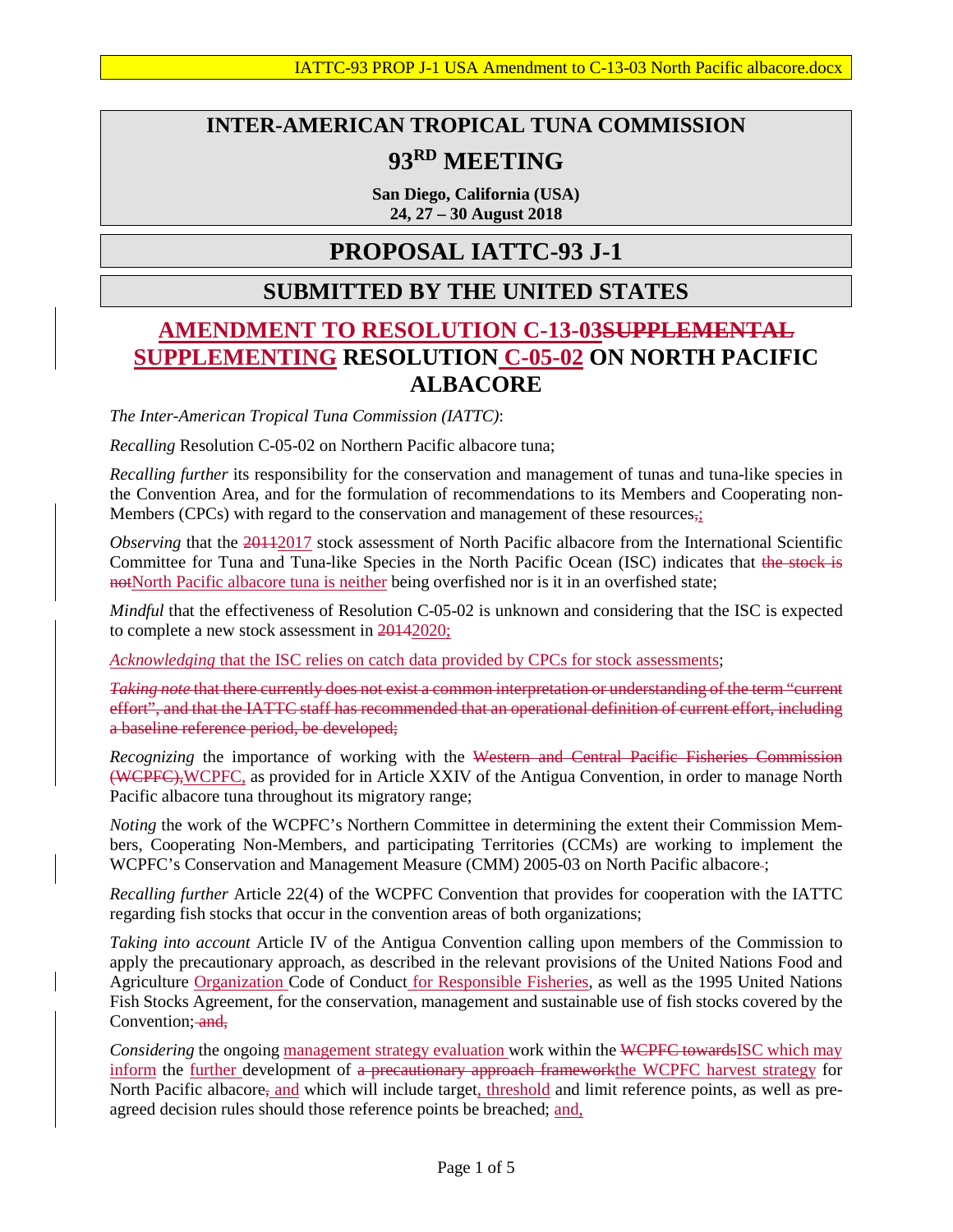*Recalling* that Resolution C-13-03 required submission of North Pacific albacore catch data only through 2012, and that since 2014 the IATTC Scientific staff has recommended Resolution C-13-03 be continued.

*The IATTC therefore resolves that:* 

- 1. All CPCs shall report to the Director by December 1st, 20131, 2018, using the template (attached in Annex A), a list of all their specific fisheries or fleets that had any catch of North Pacific albacore in the Convention Area during 2007-2012from 2013 through 2017; whether or not those fisheries areor fleets were targeting North Pacific albacore; and the average-annual catch between 2007-2012 by gear typefishery or fleet. Thereafter, all CPCs shall report for each year such information annually to the Director by the following June 30. If estimated catch has changed in any of the previous five years, CPCs shall also report updates to catch, as necessary. In the case that a CPC cannot distinguish whether nor not its catch of North Pacific albacore occurred in the Convention Area, it shall report its catch of North Pacific albacore in the entire North Pacific.
- 2. All CPCs shall report to the Director by December 1, 20132018, using a the template attached in Annex B, a list of theirannual fishing effort for those-fisheries targeting North Pacific albacore. from 2013 through 2017, as well as the average effort for the period 2002-2004. Fishing effort shall be reported in fishing days and number of vessels fishing for (i.e., targeting) North Pacific albacore. Thereafter, all CPCs shall report for each year such information annually to the Director by the following June 30. If estimated effort has changed in any of the previous five years, CPCs shall also report updates to effort, as necessary.
- 3. The Director shall direct the IATTC scientific staff to review the data template for its completeness and to assess the effectiveness of the current effort-based approach for managing North Pacific albacore and report their findings ninety (90) days prior to the 2014 annual meeting..
- 4. The Director and the IATTC scientific staff shall, in coordination with the ISC, monitor the status of North Pacific albacore tuna and report on the status of the stock at each annual meeting annual meetings taking place after each assessment completed by the ISC.
- 5. The IATTC scientific staff shall review the management strategy evaluation work undertaken within the ISC and the WCPFC towards the development of a precautionary approach frameworkharvest strategy for North Pacific albacore that includes target identification and adoption of a limit and a target reference points and point, as well as harvest control rules, and for the IATTC. The IATTC Scientific Staff shall make recommendations in respect of such a framework for consideration by the Commission.
- 6. The Commission shall continue efforts to promote compatibility between the conservation and management measures adopted by the IATTC and the WCPFC in their goals and effectiveness with respect to North Pacific albacore.
- 7. The Director shall communicate this Resolution to the WCPFC Secretariat.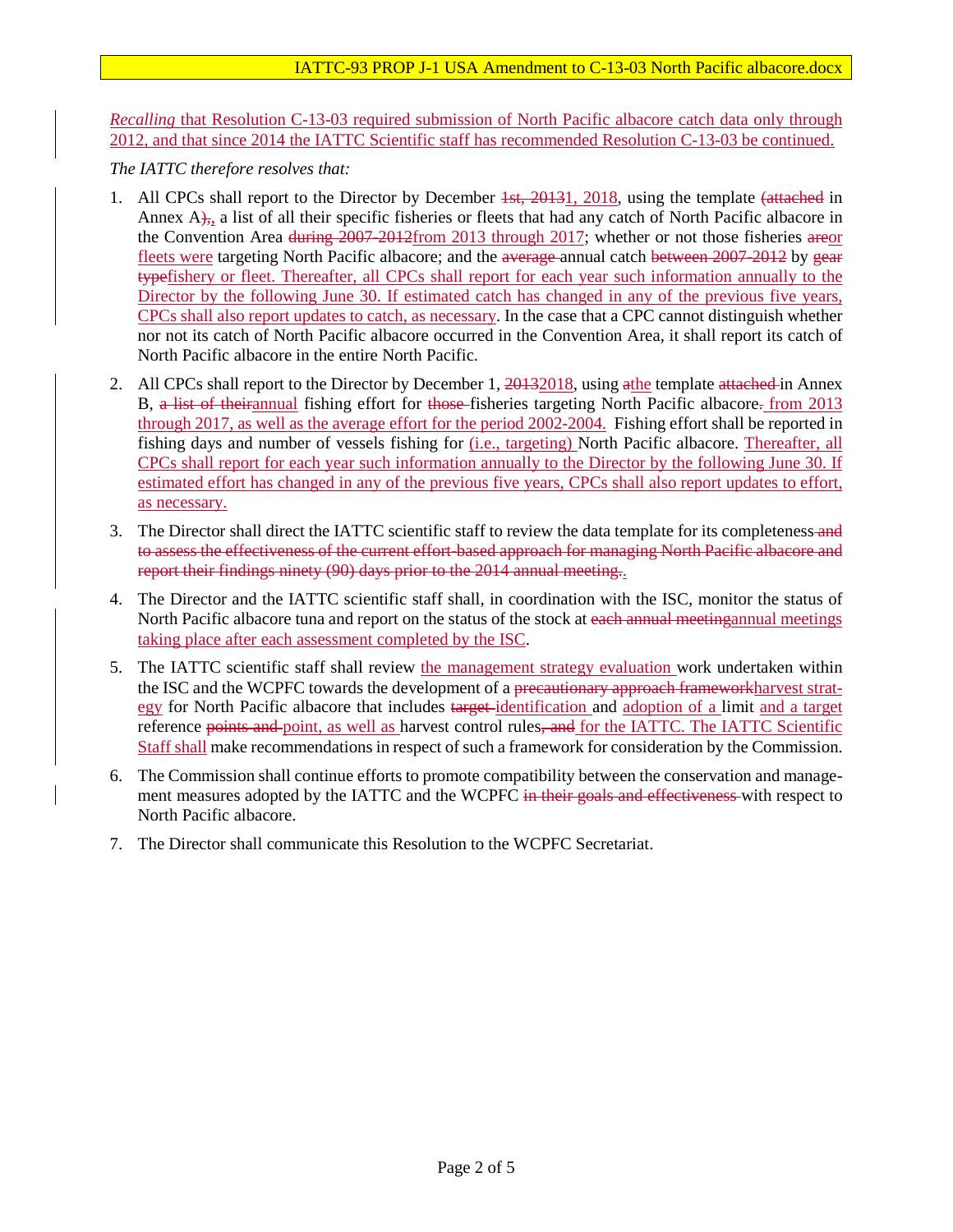Annex A

Annual catches of North Pacific albacore in the EPO by fishery. List separately all fisheries that had any catch of North Pacific albacore and indicate whether they were fisheries that fished for (i.e., targeted) North Pacific albacore.

#### **CPC:**

| Year (e.g., 2018)     | Data pertain to IATTC<br>Area only or entire<br>North Pacific? | Fisheries with<br>ANY catch of<br>NP albacore | "Fishing for"<br>(i.e., targeting)<br>NP albacore?<br>(Y/N) | Annual catches |  |  |
|-----------------------|----------------------------------------------------------------|-----------------------------------------------|-------------------------------------------------------------|----------------|--|--|
| 2007Year (e.g., 2017) |                                                                |                                               |                                                             |                |  |  |
|                       |                                                                |                                               |                                                             |                |  |  |
|                       |                                                                |                                               | Total catches:                                              |                |  |  |
|                       |                                                                |                                               |                                                             |                |  |  |
|                       |                                                                |                                               |                                                             |                |  |  |
|                       |                                                                |                                               |                                                             |                |  |  |
| 2008Year (e.g., 2016) |                                                                |                                               |                                                             |                |  |  |
|                       |                                                                |                                               |                                                             |                |  |  |
|                       |                                                                |                                               | <b>Total catches:</b>                                       |                |  |  |
|                       |                                                                |                                               |                                                             |                |  |  |
|                       |                                                                |                                               |                                                             |                |  |  |
| 2009                  |                                                                |                                               | % of total catch in fisheries "fishing for" NP albacore:    |                |  |  |
|                       |                                                                |                                               |                                                             |                |  |  |
|                       |                                                                |                                               |                                                             |                |  |  |
|                       |                                                                |                                               | Total catches:                                              |                |  |  |
|                       |                                                                |                                               | Catches in fisheries "fishing for" NP albacore:             |                |  |  |
|                       |                                                                |                                               |                                                             |                |  |  |
| 2010Year (e.g., 2015) |                                                                |                                               | % of total catch in fisheries "fishing for" NP albacore:    |                |  |  |
|                       |                                                                |                                               |                                                             |                |  |  |
|                       |                                                                |                                               |                                                             |                |  |  |
|                       |                                                                |                                               |                                                             |                |  |  |
|                       |                                                                |                                               |                                                             |                |  |  |
|                       |                                                                |                                               |                                                             |                |  |  |
| 2011Year (e.g., 2014) |                                                                |                                               |                                                             |                |  |  |
|                       |                                                                |                                               |                                                             |                |  |  |
|                       |                                                                |                                               | Total catches:                                              |                |  |  |
|                       |                                                                |                                               |                                                             |                |  |  |
|                       |                                                                |                                               |                                                             |                |  |  |
|                       |                                                                |                                               |                                                             |                |  |  |
| 2012Year (e.g., 2013) |                                                                |                                               |                                                             |                |  |  |
|                       |                                                                |                                               |                                                             |                |  |  |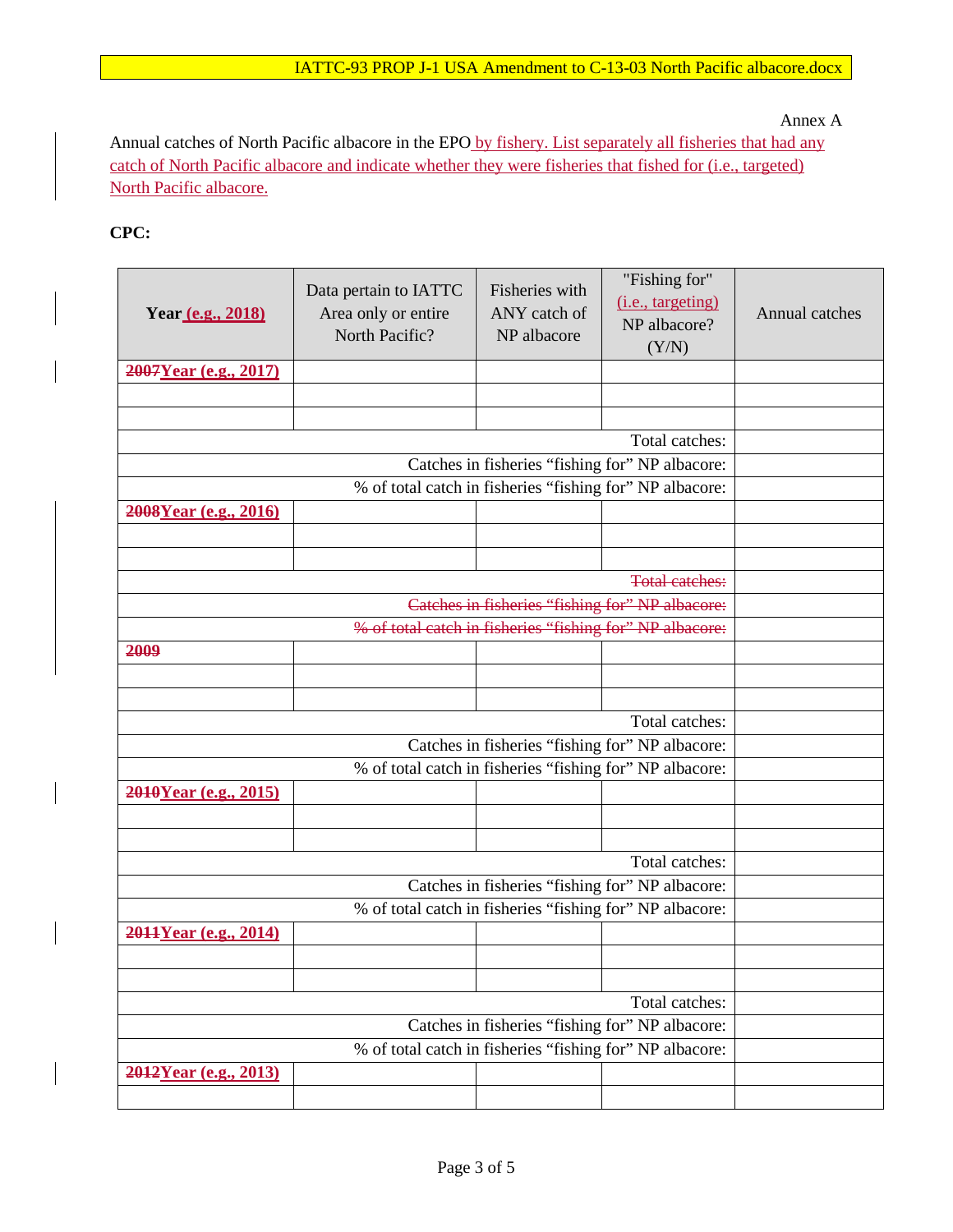### IATTC-93 PROP J-1 USA Amendment to C-13-03 North Pacific albacore.docx